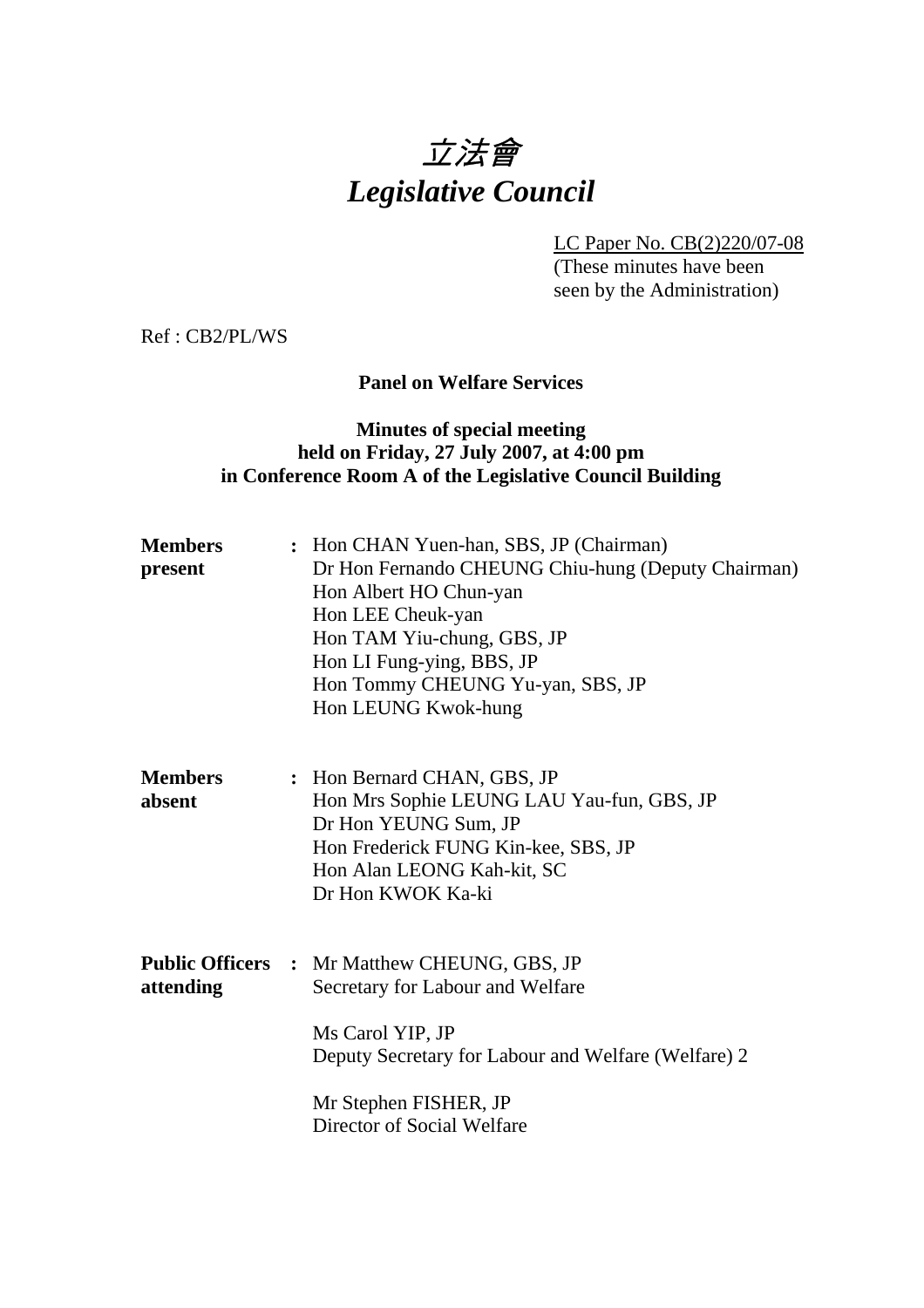Miss Nancy LAW, JP Deputy Director of Social Welfare (Administration)

Mr CHAN Tak-kin Chief Social Security Officer (Social Security) 4 Social Welfare Department

**by invitation** 

**Deputations** : Christian Action

Mr Sam KWONG Assistant Director

The Boy's and Girls' Clubs Association of Hong Kong

Mr WONG Kwai-yu Supervisor

Concerning Group for Women Poverty

Ms HO Foei-lin

Justice & Peace Commission of the Hong Kong Catholic Diocese

Mr CHOY Man-kit Project Officer

港島單親互助社

Ms CHENG Sau-lan Member

Ms FUNG Hoi-yee Member

Hong Kong Christian Institute

Mr Daniel YAU Project Secretary Trainee

New Women Arrivals League

Mr YICK Man-kin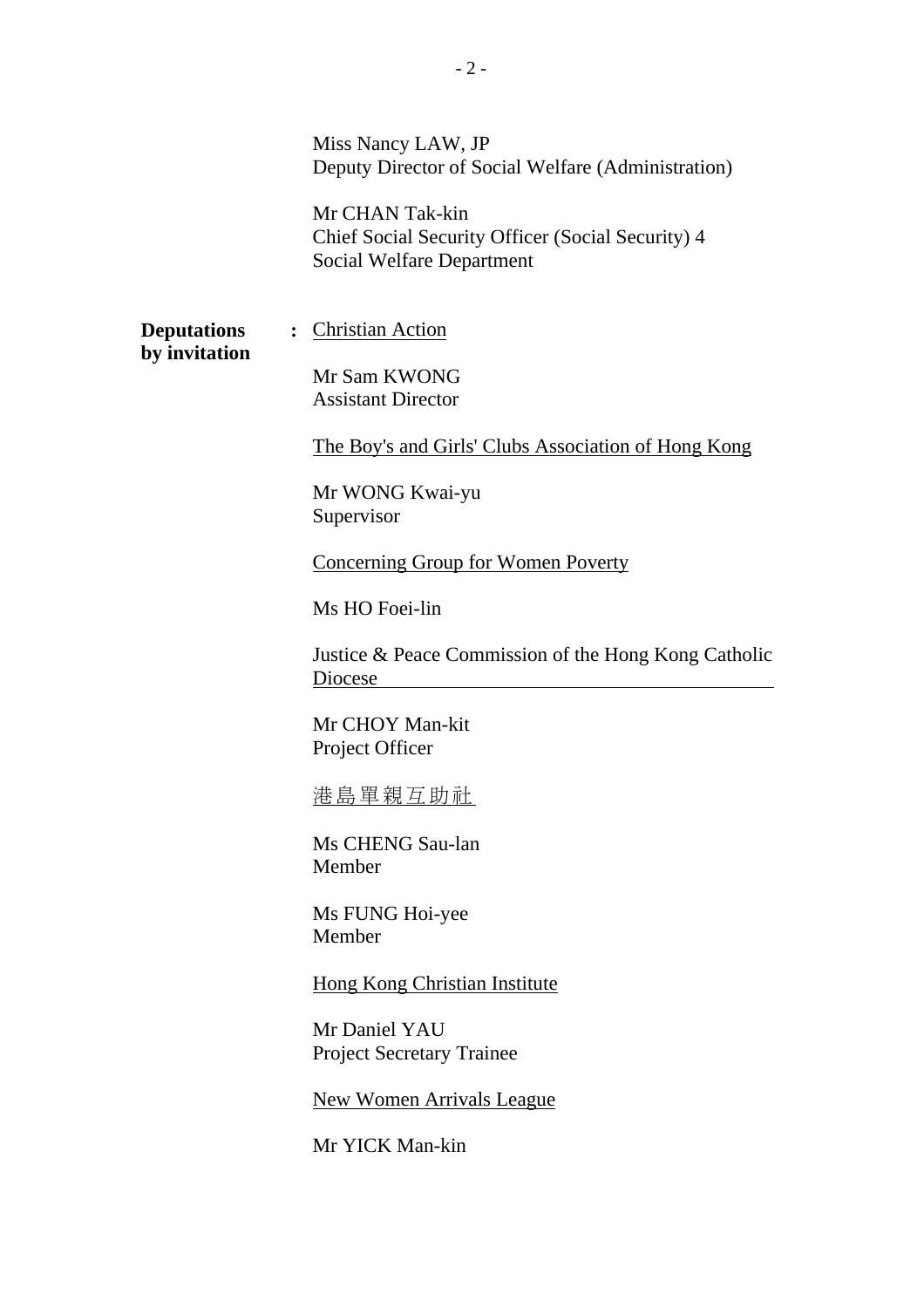|                               | The Hong Kong Council of Social Service            |
|-------------------------------|----------------------------------------------------|
|                               | Ms Mariana CHAN<br><b>Chief Officer</b>            |
|                               | <b>Concerning CSSA Review Alliance</b>             |
|                               | Mr AU YEUNG Tat-chor<br><b>Community Organiser</b> |
|                               | <b>CSSA Action Group</b>                           |
|                               | Ms YEUNG Suet-lam<br>Member                        |
| <b>Clerk</b> in<br>attendance | : Miss Betty MA<br>Chief Council Secretary (2) 4   |
| <b>Staff</b> in<br>attendance | : Mr Chris LAI<br>Senior Council Secretary (2) 7   |
|                               | Miss Maggie CHIU<br>Legislative Assistant (2) 4    |
|                               |                                                    |

## **I. Further discussion on the evaluation study on the New Dawn Project**  [LC Paper Nos. CB(2)2030/06-07(01) and CB(2)2522/06-07(01) to (02)]

Action

1. The Chairman said that the meeting was held to further discuss with the Administration the evaluation study on the New Dawn (ND) Project for single parents and child carers on Comprehensive Social Security Assistance (CSSA) (the Study).

2. Secretary for Labour and Welfare (SLW) said that at the special meeting on 3 July 2007 when the Administration reported to the Panel on the findings of the Study, members and deputations had expressed grave concern about the recommendations of the report. The Administration was requested to revert to the Panel and provide supplementary information on the Study, which was set out in the Administration's paper. SLW said that the Social Welfare Advisory Committee (SWAC) had a preliminary discussion on the findings of the Study, and suggested that the consultant should enrich the Study by conducting case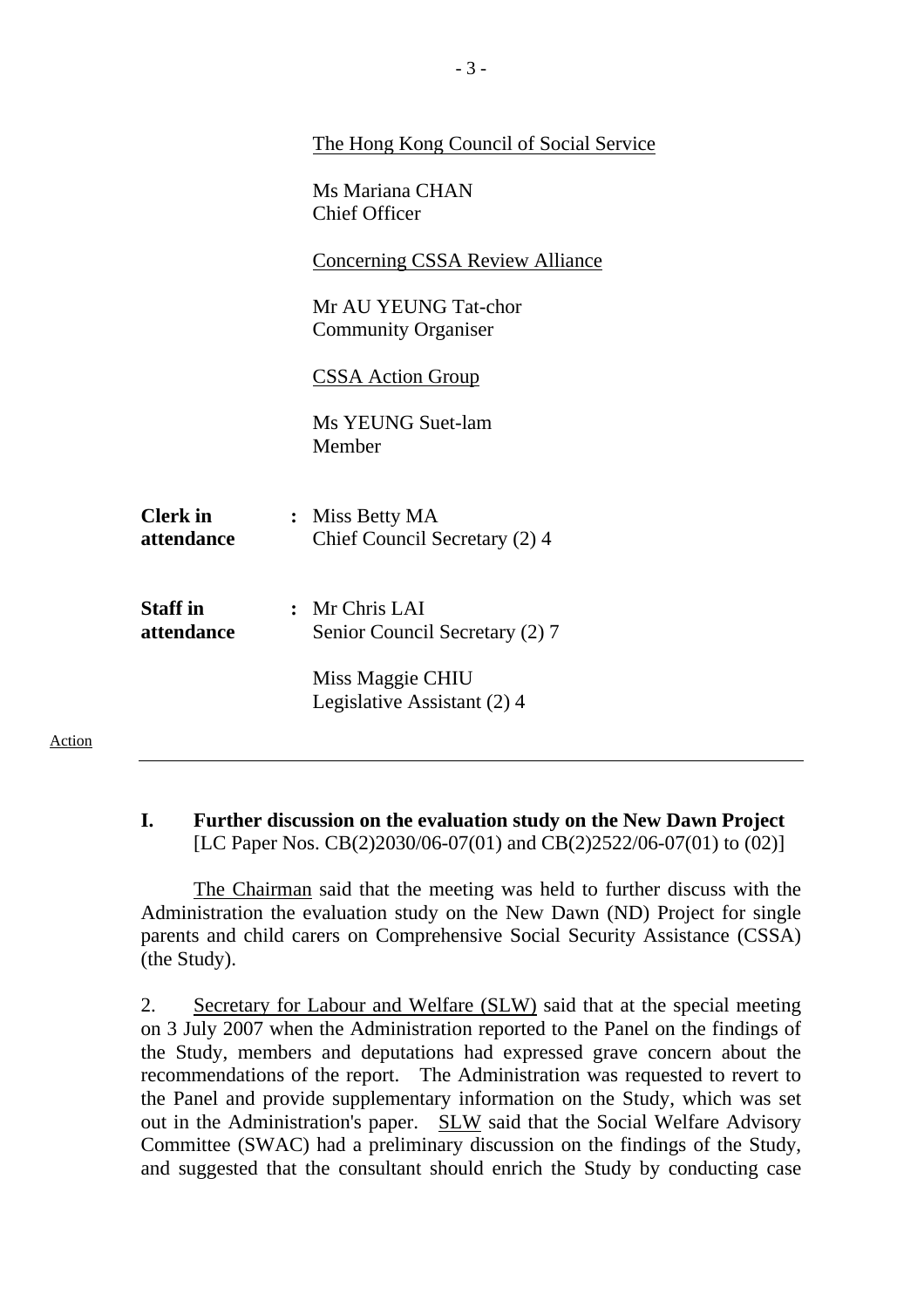studies over a longer period and providing analysis for further discussion. He stressed that the Administration had yet to formulate a stance or decide on the recommendations of the report. The Administration would continue with the ND Project in its existing mode of operation for 30 months. In the meantime, further studies and analyses would be conducted as suggested by SWAC before the Administration could consider the findings of the Study. In view of the implications on single parents and child carers on CSSA, the Administration would make very careful deliberations before proposing any changes to the ND Project.

3. SLW added that according to the Study, the ND Project was generally well-received by the participants. He said that the Project was found effective in assisting single parents and child carers on CSSA to find jobs and move towards self-reliance. Through engagement in work, single parent CSSA recipients could, in addition to taking care of their families, rejoin workforce to increase family income, broaden their social network and raise their self-esteem.

4. The Chairman said that although deputations were invited to attend the meeting, she would first invite questions from members and response from the Administration as the deputations had already presented their views at the last meeting. She would then invite deputations to provide supplementary views.

#### Discussion

### *Support services for single parents and child carers on CSSA*

5. Ms LI Fung-ying expressed concern about the adequacy of support services to meet the needs of single parent CSSA recipients. Referring to the Administration's paper, Ms LI requested the Administration to provide further information on the utilisation rates of child care services and after-school care services in each district.

6. SLW responded that it was difficult, if not impossible, to provide a breakdown of all types of services by districts. Nevertheless, according to the available information, the utilisation rates of after-school care services varied across districts, and ranged from about 60% to 90%. The Administration would provide more detailed information about the utilisation rates of child care services and after-school services, if available, after the meeting.

7. Mr TAM Yiu-chung expressed support for the ND Project to encourage single parent CSSA recipients to move towards self-reliance, but hoped that adequate support services would be provided for them to overcome barriers to work. He said that to his understanding, some kindergartens allowed the kids to stay behind until their parents came to take them home after work. The Administration should study the feasibility of providing similar services for single parents and child carers to enable them to work.

Admin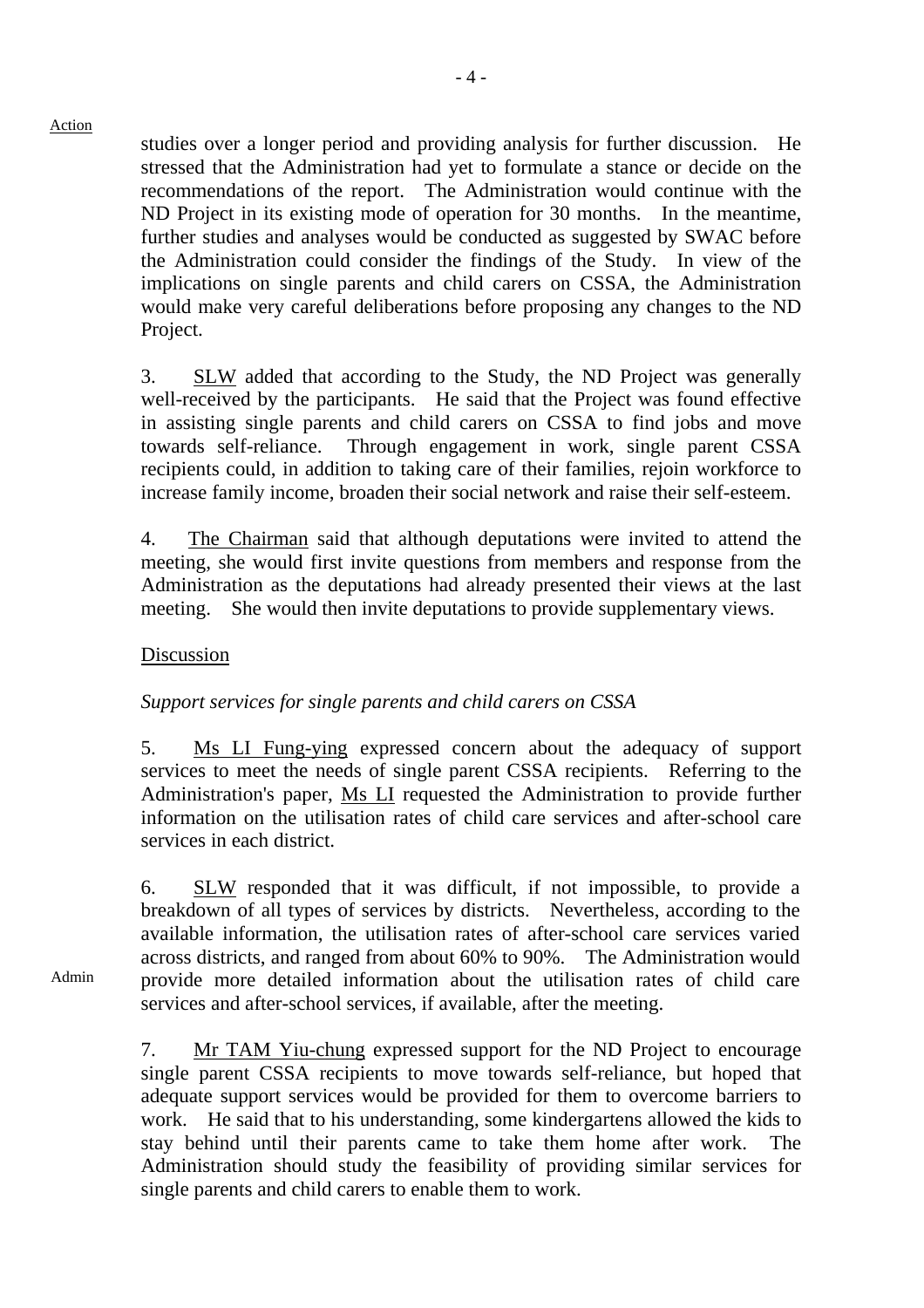8. SLW responded that the primary objective of requiring employable single parents and child carers on CSSA to work was to help them achieve self-reliance and social integration. The Administration would endeavour to provide adequate support for them to seek employment.

## *Employment of single parents and child carers on CSSA*

9. Ms LI Fung-ying noted from the Administration's paper that from April 2006 to end May 2007, only 2 640 out of 8 266 participants had secured paid jobs after joining the ND Project. The average monthly wage was \$4,400 for full-time employment, which fell below the wage levels for cleaning workers and security guards used under the Wage Protection Movement (WPM). To prevent single parent CSSA recipients from moving from welfare to working poverty, Ms LI said that concrete measures should be introduced to ensure that these recipients could receive reasonable wages when seeking employment.

10. SLW responded that the average hourly rates of jobs secured by the ND Project participants were considered reasonable. Citing general cleaners as an example, the average hourly rate received by the Project participants was \$24.4, which was comparable to the wage level to which reference was made under WPM. SLW explained that some participants received lower wages because they took up part-time jobs. He considered the ND Project effective in encouraging single parent CSSA recipients to take the first step to seek employment. The Labour and Welfare Bureau (LWB) would further assist these recipients to move towards self-reliance through better integration of training programmes and employment support.

11. Dr Fernando CHEUNG expressed reservation about the recommendations of the Study to raise the level of sanction and the working hour requirement. He noted with concern that jobs available for single parents and child carers were largely low-paid menial work, as witnessed by the small number of ND Project participants who could leave the CSSA net after securing employment.

12. Echoing similar views, Mr LEE Cheuk-yan said that it was difficult for single parent CSSA recipients to seek employment because of the small number of suitable job vacancies in the market and employers' preference for younger workers. He said that given that the monthly "no-deduction" limit for disregarded earnings under the CSSA Scheme would be \$800 and single parents joining the ND Project were required to work for not less than 32 hours a month, the hourly rate of employment would be about \$25. Since the average hourly wage for part-time domestic helpers ranged from \$40 to \$50, the level of "no-deduction" limit should be raised accordingly to provide a greater incentive for single parents on CSSA to seek employment.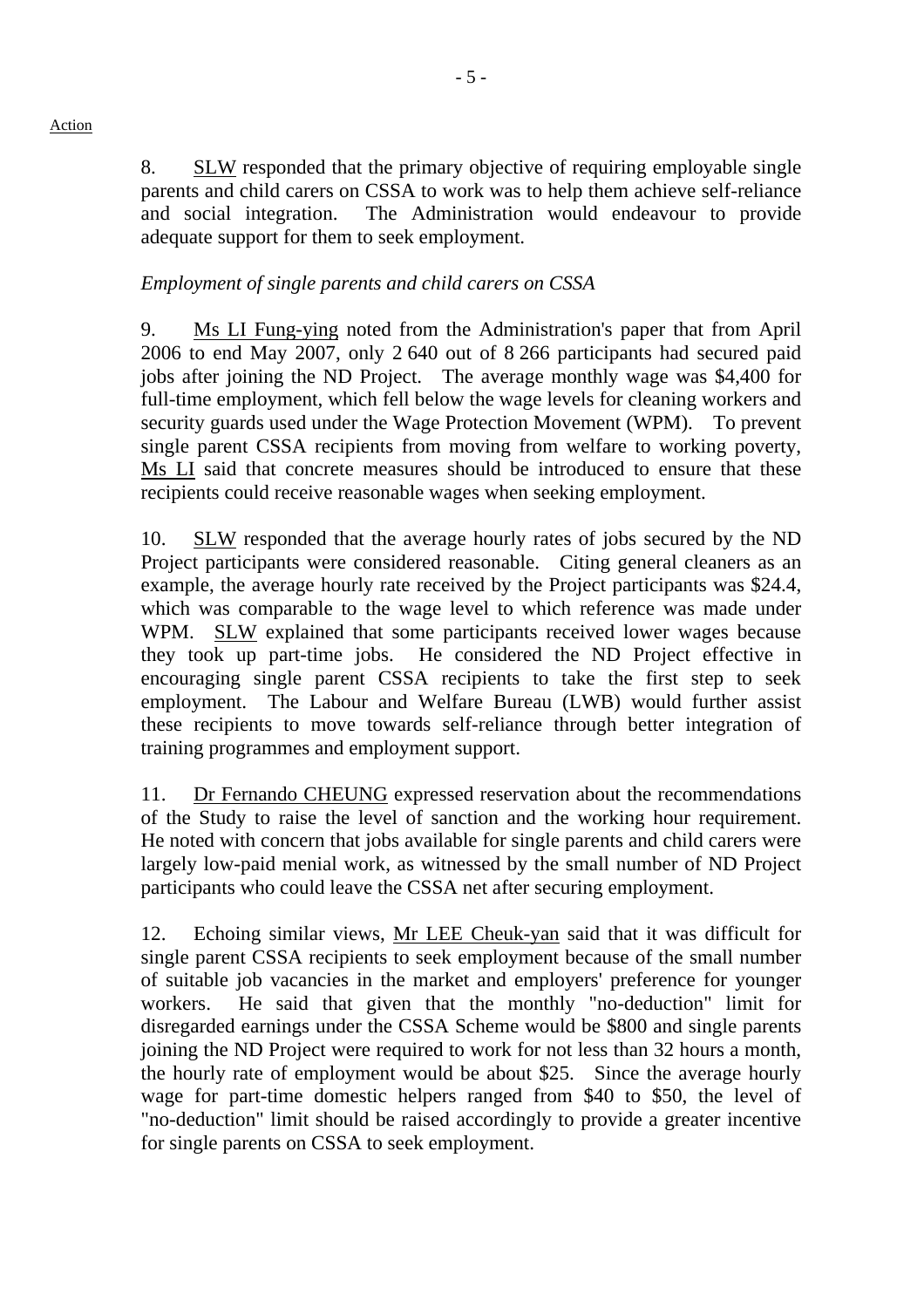13. Mr LEE added that the most effective way to assist single parents and child carers on CSSA to move towards self-reliance was to upgrade their skills and employability. He suggested that tailor-made training programmes should be provided for single parents and child carers to obtain qualifications equivalent to secondary five standard.

14. SLW responded that the Administration had attached great importance to upgrading skills and employability of local workforce through training and retraining programmes. LWB was actively deliberating new measures to assist the disadvantaged, including single parent CSSA recipients, to move from welfare to self-reliance through better integration of welfare and labour policies and strategies.

15. Deputy Director of Social Welfare (Administration) (DDSW(A)) added that the Social Welfare Department (SWD) had commissioned non-governmental organizations (NGOs) to operate New Dawn Intensive Employment Assistance Projects (ND IEAPs) under the ND Project to provide tailor-made employment assistance services including basic skills and skills upgrading training to equip ND Project participants with no or limited work experience. She said that the initial outcomes of ND IEAPs were encouraging. Expressing disappointment at the Administration's response, Mr LEE Cheuk-yan considered that ND IEAPs were far from effective to upgrade the skills and employability of single parents and child carers on CSSA.

16. Dr Fernando CHEUNG said that some of the ND Project participants joining ND IEAPs/Employment Assistance programme under the ND Project expressed disappointment at the effectiveness of the services. Hence, the Administration should review and improve these services. He considered that the Administration should also have constant communication with the operating agencies of ND IEAPs, service users and relevant departments to solicit views on the areas of improvements to be made to the ND Project. Dr CHEUNG said that a meeting with the relevant stakeholders should be held to identify ways to enrich and improve the Study.

17. SLW responded that the Administration was prepared to solicit views from the deputations. He would be happy to meet with single parents and child carers on CSSA to better understand their difficulties. He stressed that the research team of the University of Hong Kong (HKU) would continue to improve the Study after taking into account the views and suggestions raised by members and deputations.

## *Work requirement of the ND Project*

18. Dr Fernando CHEUNG said that to his understanding, some operating agencies of ND IEAPs had discouraged the participants from taking up jobs with monthly income of less than \$1,600 in order to meet the performance targets set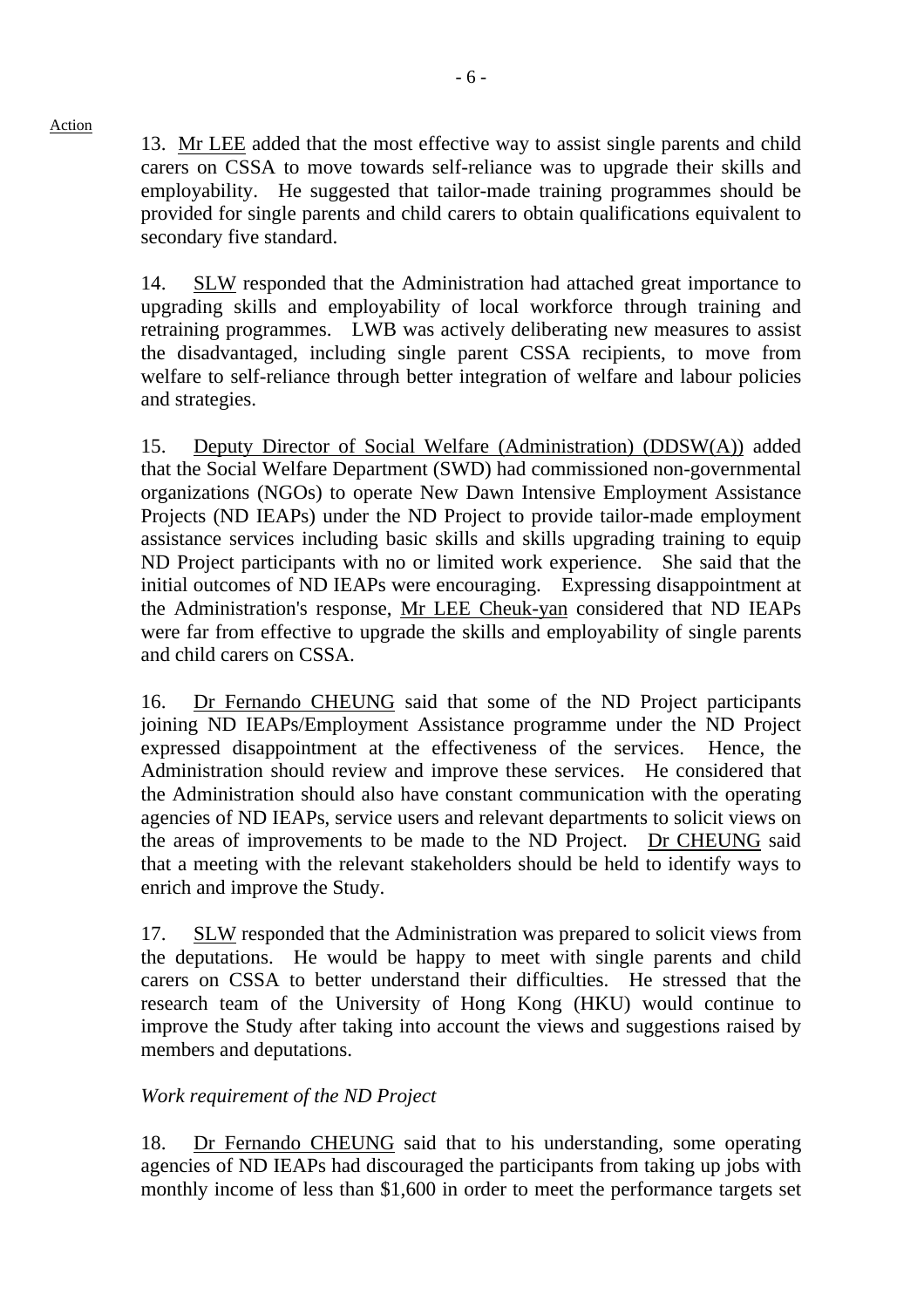by SWD. This defeated the purpose of encouraging single parents on CSSA to work. Dr CHEUNG said that performing voluntary work and attending training courses should be regarded as satisfying the work requirement under the ND Project.

19. SLW responded that single parents and child carers on CSSA joining the ND Project were only required to seek paid employment with working hours of not less than 32 hours per month, irrespective of the wage levels.

20. The Chairman said that many single parents and child carers on CSSA were willing to work, but hoped that more assistance could be provided for them to overcome the barriers to work. She said that although single parent CSSA recipients joining the ND Project were required to work not less than 32 hours a month, the number of jobs suitable to them was limited because of the need to take care of their families. The Chairman suggested that the Administration should foster the development of social enterprise (SE) to provide more job opportunities for single parents and child carers.

21. SLW explained that single parents and child carers joining the ND Project were required to work not less than 32 hours a month, i.e., an average of one to two hours per day. The Administration considered that the ND Project participants could strike a proper balance between working and taking care of their families. SLW added that the Administration was mapping out the possible ways to promote the development of SE to provide more job opportunities for the disadvantaged groups, including single parents and child carers.

22. Responding to Dr Fernando CHEUNG,  $DDSW(A)$  said that up to end of May 2007, there were some 22 000 single parents and child carers on CSSA who were the service targets of the ND Project. Of these, about 10 000 recipients had been exempted from joining the Project for various reasons, such as having the need to take care of their vulnerable family members. Among the some 12 000 single parents and child carers on CSSA who had no good reasons for exemption, nearly 8 000 had joined the ND Project. In other words, about 4 000 single parents and child carers had their monthly CSSA payments deducted by \$200 due to refusal to join the ND Project.

23. Noting from the study report that some single parent CSSA recipients reported that they did not join the ND Project because of the need to take care of their families and poor health conditions, Dr Fernando CHEUNG strongly urged the Administration to review the work requirement under the ND Project, and examine critically the underlying reasons why some single parent CSSA recipients chose not to join the Project.

24. Expressing similar views, Ms LI Fung-ying said that the Administration should consider carefully the reasons why some single parents and child carers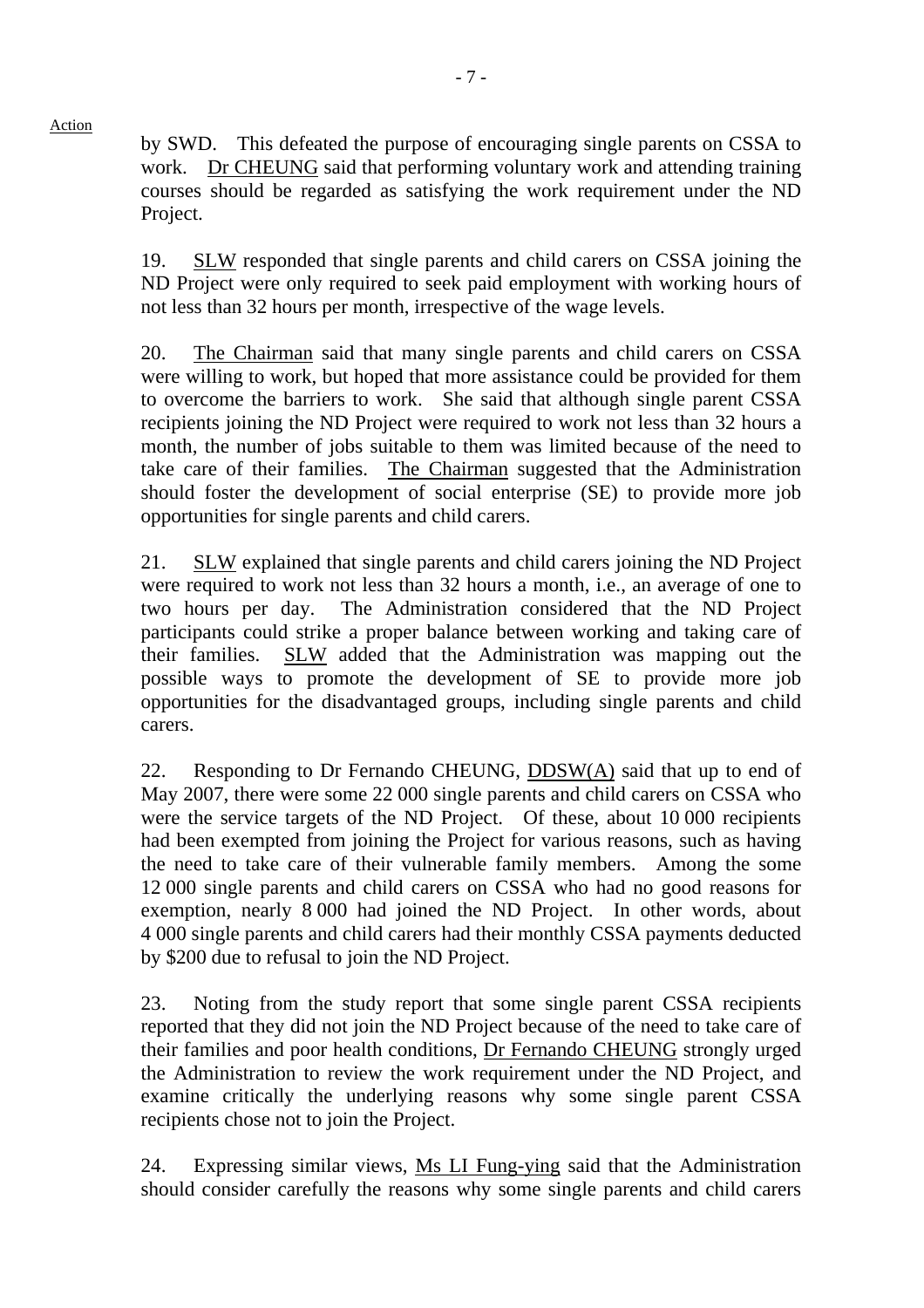decided not to join the ND Project before imposing sanctions on them.

Action

25. SLW responded that the Administration would further study the reasons why some single parent CSSA recipients chose not to join the ND Project. Responding to Dr Fernando CHEUNG, Director of Social Welfare said that SWD staff would arrange interviews with the target recipients to explain to them details of the Project and enroll them in the Project only if their ineligibility for exemption had been ascertained.

26. Deputy Secretary for Labour and Welfare (Welfare) 2 supplemented that the exemption mechanism was not stringent, as evidenced by the fact that about half of the some 22 000 eligible recipients had been exempted from joining the Project for various reasons, such as the need to take care of vulnerable family members, engagement in paid employment with monthly working hours of 32 or more, and suffering from recent bereavement. The research team of HKU would further study the reasons why some single parents and child carers chose not to join the ND Project.

27. Mr LEUNG Kwok-hung expressed strong dissatisfaction at the work requirement of the ND Project, which had stigmatised single parents and child carers on CSSA as an unproductive burden of the society. Given the lack of suitable job opportunities in the labour market and inadequate support services, Mr LEUNG said that single parent CSSA recipients should not be forced to work. He further said that in the absence of a minimum wage, pushing single parents and child carers to work would further drive down the wage levels of low-income workers. Having regard to its negative impact on single parents and their families, the Administration should abort the implementation of the ND Project.

28. While expressing support for the direction of encouraging single parents on CSSA to move towards self-reliance, Mr Albert HO considered that the Administration should allow single parent CSSA recipients to decide when they were ready to seek employment. He suggested that further studies should be conducted to identify the barriers to work faced by single parents and child carers on CSSA. The Administration should suspend the punitive measures on single parent CSSA recipients for not joining the ND Project until it had come up with concrete proposals on the future directions of the Project. Mr LEE Cheuk-yan, Ms LI Fung-ying and Dr Fernando CHEUNG made similar requests.

29. SLW responded that the research team of HKU would conduct further studies on the problems faced by single parents and child carers in finding jobs and their reasons for not joining the ND Project. DDSW(A) supplemented that the terms of reference of the Study included analyses on the reasons why some single parents and child carers on CSSA chose not to join the Project and what improvement measures should be introduced to facilitate their job-seeking efforts.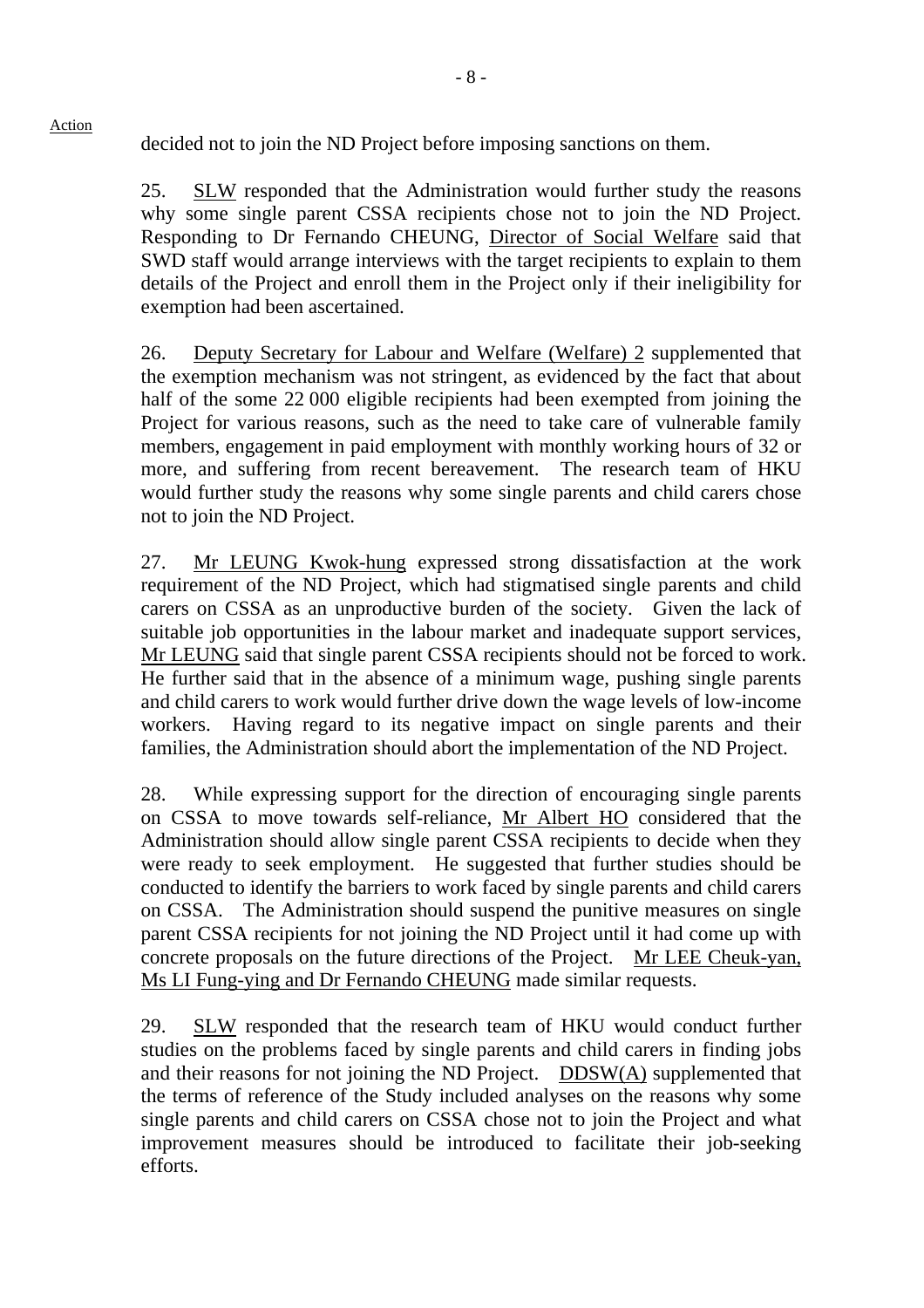30. As regards the work requirement of the ND Project, SLW stressed that \$200 would not be deducted from the CSSA payments of single parent CSSA recipients if they had made genuine efforts in seeking employment. Taking into account the need to conduct further studies and avoid conveying a misleading message to CSSA recipients that the work requirement would be removed permanently, the Administration considered it inappropriate to make any major changes to the ND Project at the moment, including the work requirement.

31. DDSW(A) supplemented that in the light of the experience of the Ending Exclusion Project launched between 2002 and 2006, the participation rate of single parents and child carers would be low if the programme was made voluntary.

## Views of deputations

32. The Chairman invited views from deputations on the Study. The deputations' views are summarised below.

### *Christian Action*

33. Mr Sam KWONG considered that more resources should be allocated to enhance support services for single parents and child carers on CSSA, especially child care services, to facilitate them to seek employment.

## *The Boys' and Girls' Clubs Association of Hong Kong*

34. Mr WONG Kwai-yau expressed reservation about the Administration's proposal to continue the ND Project in its existing mode of operation for 30 months without prior consultation with the relevant stakeholders. He said that in view of their special circumstances, single parents and child carers on CSSA should not be forced to work. Mr WONG said that further studies should be conducted to identify ways to facilitate single parent CSSA recipients to find and remain in employment.

### *Justice & Peace Commission of the Hong Kong Catholic Diocese*

35. Mr CHOY Man-kit objected to the suggestion of increasing the level of sanctions for single parents and child carers on CSSA who chose not to join the ND Project. He said that the Study should look into the difficulties faced by single parents in finding jobs and their reasons for not joining the Project. In his view, the Administration should encourage, rather than force, single parents on CSSA to seek employment.

## 港島單親互助社

36. Ms CHENG Sau-lan expressed dissatisfaction at the recommendations of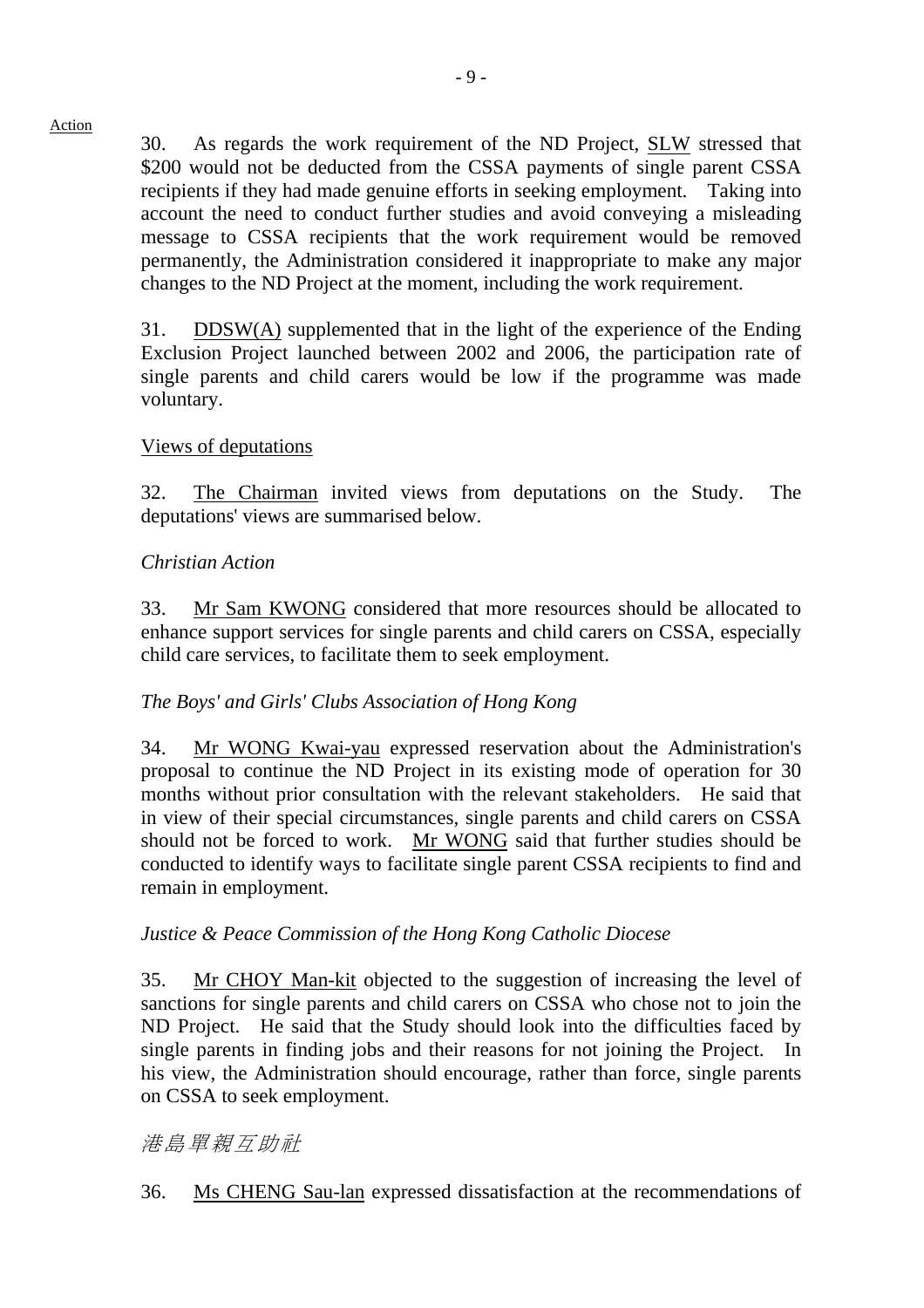the Study to impose more punitive measures on single parents and child carers on CSSA who did not join the ND Project, and to require recipients with children aged between six and 11 to start joining the Project. She said that single parent CSSA recipients should not be deprived of their rights to take care of their children, and questioned the grounds for these suggestions.

## *New Women Arrivals League*

37. Mr YICK Man-kin said that new arrival single parents faced more problems in finding jobs. The Administration should remove the punitive measures on single parent CSSA recipients who chose not to join the ND Project. He considered that participation in voluntary work should be regarded as meeting the working hour requirement under the ND Project.

## *The Hong Kong Council of Social Service*

38. Ms Mariana CHAN considered that since the ND Project would continue to operate for 30 months, the Administration should take the opportunity to study how the Project could be further improved. For instance, a case management approach should be adopted to assist single parent CSSA recipients to overcome barriers to employment. Voluntary work should be regarded as an alternative for part-time work as required under the ND Project. Ms CHAN added that the full report of the Study should be provided to the Panel as early as practicable.

### *Concerning CSSA Review Alliance*

39. Given the lack of suitable job opportunities and inadequate child care services for single parents on CSSA, Mr AU YEUNG Tat-chor cast doubt about the effectiveness of the ND Project in helping single parent CSSA recipients to move towards self-reliance. He said that single parents and child carers who needed to take care of their families and could not take up employment should be exempted from joining the ND Project.

### *CSSA Action Group*

40. Ms YEUNG Suet-lam, who had participated in the ND Project, said that it was difficult for single parent CSSA recipients to strike a proper balance between taking care of their children on the one hand and working for a living on the other. She questioned the effectiveness of the Project in assisting the single parents and child carers on CSSA to move out of poverty, as the jobs available to them were largely low-paid menial work.

### *The Administration's response*

41. Responding to the views and suggestions raised by the deputations, SLW made the following points –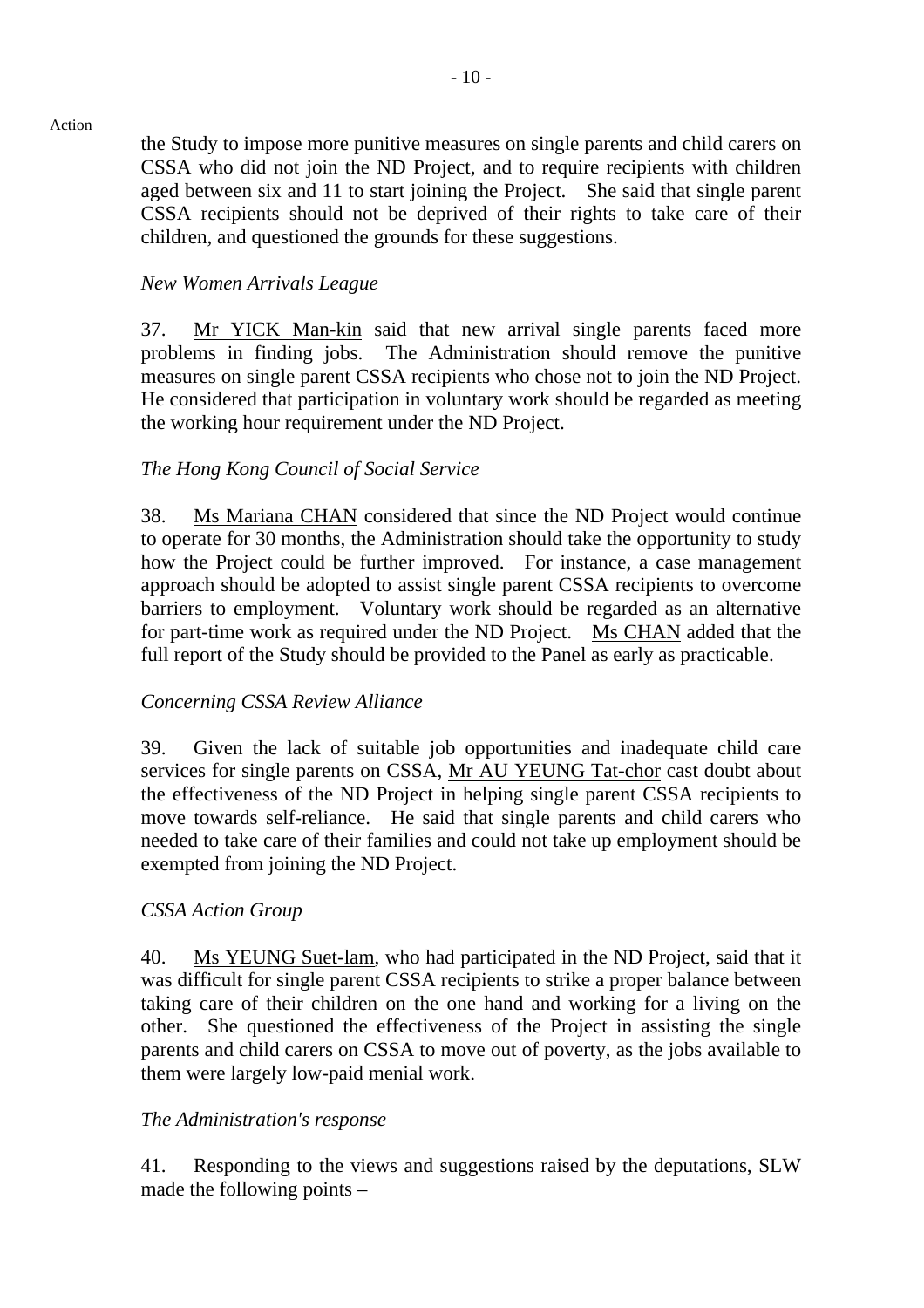- (a) SWAC was consulted on the Administration's proposal to continue the ND Project in its existing mode of operation for 30 months;
- (b) a new round of applications from NGOs for operating IEAPs under the ND Project would be invited in due course;
- (c) case studies and further analyses would be conducted to enrich the Study and identify the necessary improvements to the ND Project; and
- (d) LWB was actively mapping out new measures to address the problem of poverty and assist the disadvantaged, including single parents and child carers on CSSA, to move towards self-reliance. The Administration would also further promote the development of SE to provide more suitable job opportunities for them.

42. Mr LEUNG Kwok-hung remained dissatisfied at the Administration's response and considered that the Administration had turned a deaf ear to the repeated requests raised by members and deputations. Mr LEUNG moved the following motion which was seconded by Mr LEE Cheuk-yan –

"本委員會認為政府應取消欣曉計劃中的懲罰性措施, 並循鼓勵及培訓的方向協助參加者就業。本委員會亦反 對香港大學研究報告中關於加強懲罰及要求照顧 12歲 以下子女的單親家長參加該計劃的建議。"

### (Translation)

"That this Panel is of the view that the Government should abolish the punitive measures in the New Dawn Project and follow a direction of encouragement and training to help participants find jobs, and this Panel objects to the recommendations in the report of the study conducted by the University of Hong Kong concerning enhanced punishment and requiring single parents taking care of children below the age of 12 to join the Project."

43. The Chairman put the motion to vote. All members present at the meeting voted for and no members voted against the motion. The Chairman declared the motion carried. The Chairman urged the Administration to take into account the views made by members and deputations in reviewing the ND Project and planning its future directions.